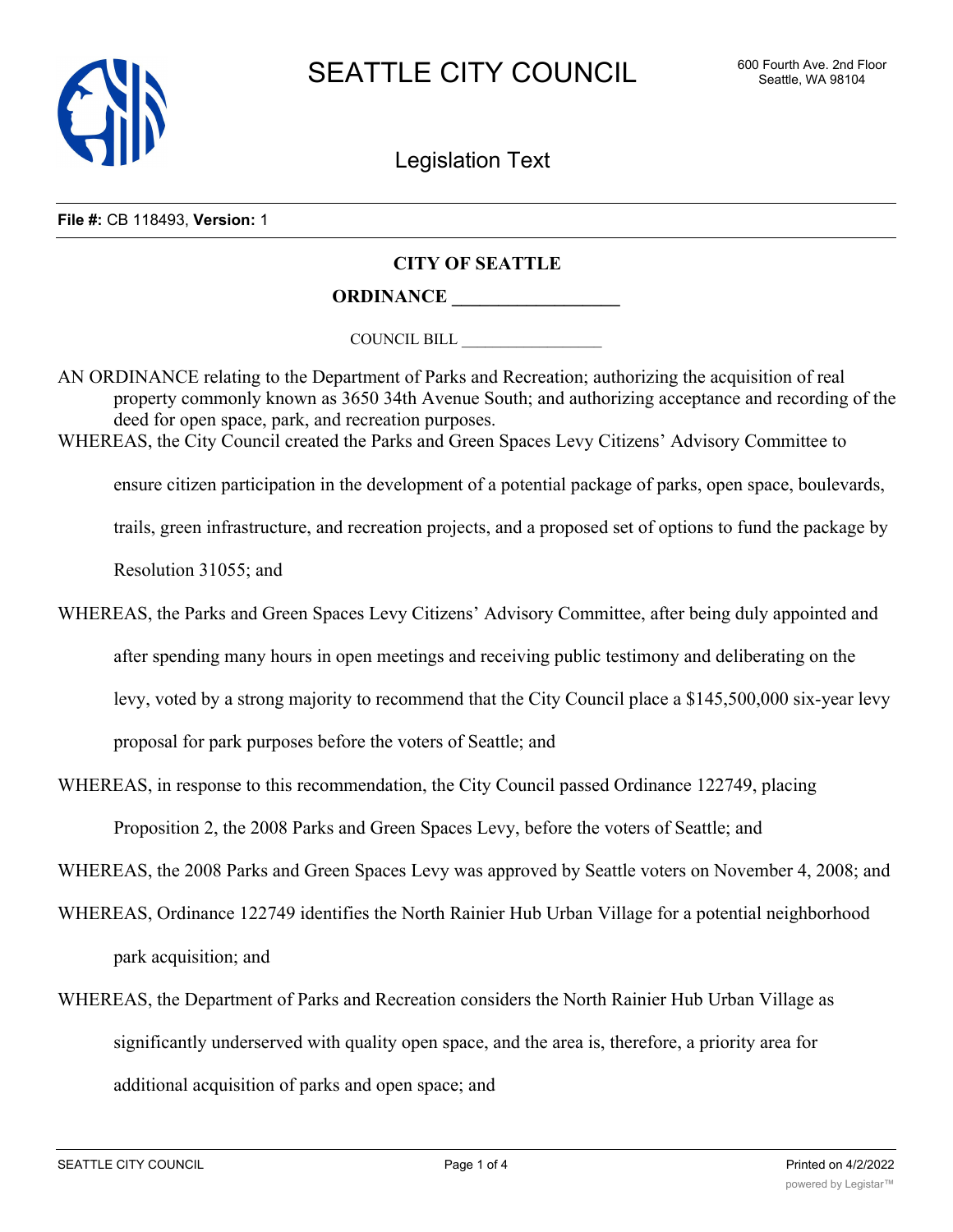- WHEREAS, The City of Seattle ("City") purchased the property located at 3640 35th Avenue South ("Cityowned Property") on December 29, 2011 from Southeast Effective Development, a Washington nonprofit corporation;
- WHEREAS, the existing City-owned Property is small in size totaling only 6,480 square feet, but Southeast Effective Development has offered to sell its property located at 3650 34th Avenue South, as well as four additional vacant parcels, which are adjoining, or adjacent to, the City-owned Property which, if purchased by the Department of Parks and Recreation and added along with the City-owned Property, would create a sufficient size and space for a three-quarter-acre City park; and
- WHEREAS, the City has determined that the purchase of the Southeast Effective Development's adjacent properties will enhance the size of the new North Rainier Hub Urban Village neighborhood park and better meet the criteria to address open space needs established in Seattle's Parks and Recreation 2006 Development Plan, and Seattle's 2006 Open Space Gap Report Update, and the acquisition of the aforementioned adjoining and adjacent property is in the public's best interest to acquire the same for open space, park, and recreation purposes; NOW, THEREFORE,

## **BE IT ORDAINED BY THE CITY OF SEATTLE AS FOLLOWS:**

Section 1. The Superintendent of Parks and Recreation ("Superintendent"), or the Superintendent's designee, is authorized, on behalf of The City of Seattle, to acquire real property commonly known as 3650 34th Avenue South for a purchase price not to exceed \$1,250,000. The legal description of the real property (referred to hereafter as the "Property") is as follows:

Lots 5 through 8 and Lots 13 through 16, inclusive, Block 44, C.D. Hillman's Rainier Boulevard Garden Addition to the City of Seattle, according to the plat thereof recorded in Volume 12 of Plats, page 65, in King County, Washington.

Section 2. The Superintendent of Parks and Recreation, or the Superintendent's designee, is authorized to execute all documents and legal instruments as he deems necessary or desirable to accomplish acquisition of the Property consistent with this ordinance. The Superintendent, or the Superintendent's designee, is authorized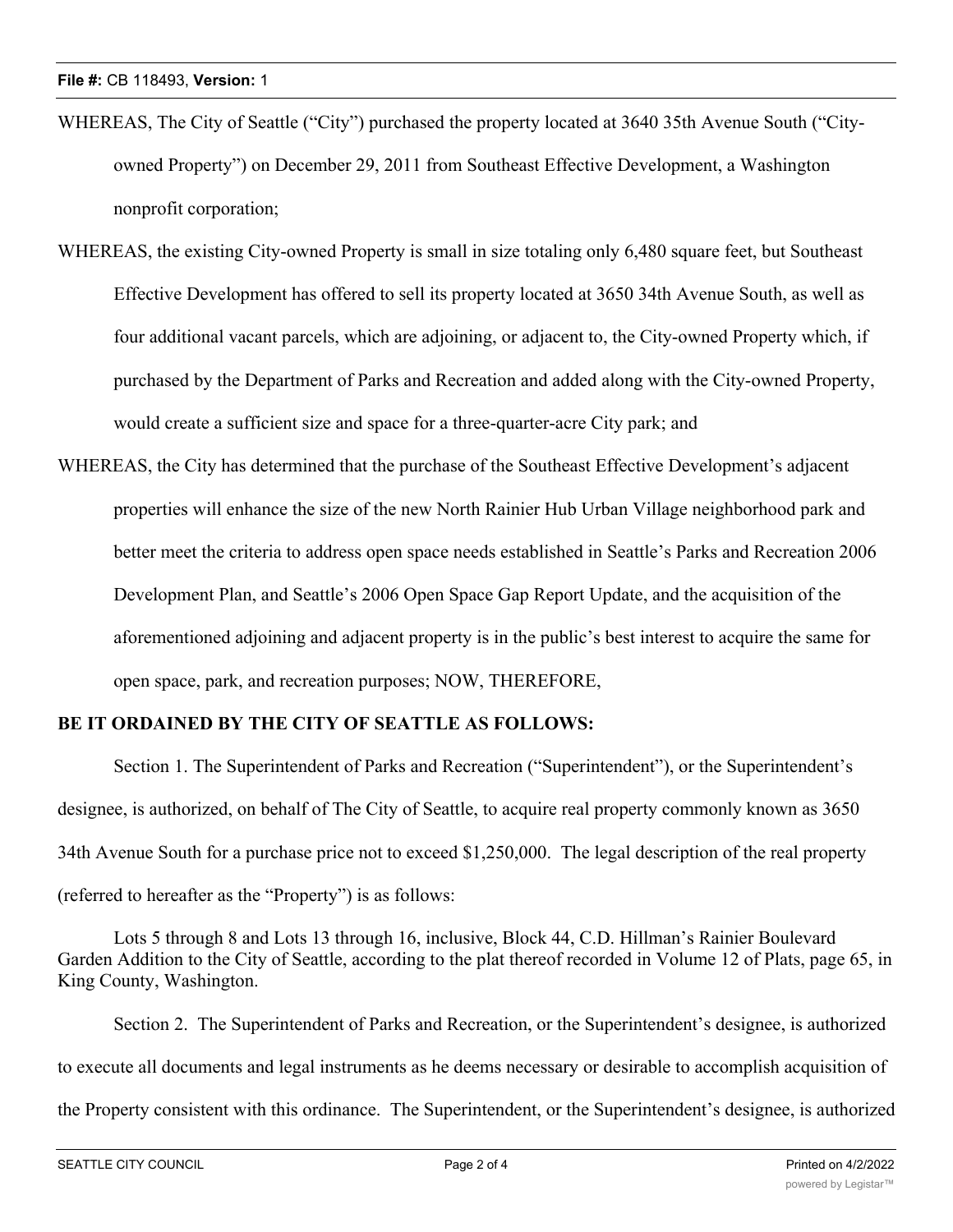to accept the deed of the Property on behalf of the City by attaching his written acceptance thereof and by recording the same. By authorization of this ordinance, the Property shall be accepted and designated by the City for open space, park, and recreation purposes, and placed under the jurisdiction of the Department of Parks and Recreation.

Section 3. This ordinance shall take effect and be in force 30 days after its approval by the Mayor, but if not approved and returned by the Mayor within ten days after presentation, it shall take effect as provided by Seattle Municipal Code Section 1.04.020.

Passed by the City Council the day of 3015, and

signed by me in open session in authentication of its passage this

\_\_\_\_\_ day of \_\_\_\_\_\_\_\_\_\_\_\_\_\_\_\_\_\_\_, 2015.

President \_\_\_\_\_\_\_\_\_\_\_\_\_\_\_\_of the City Council

Approved by me this \_\_\_\_ day of \_\_\_\_\_\_\_\_\_\_\_\_\_\_\_\_\_\_, 2015.

Edward B. Murray, Mayor

Filed by me this \_\_\_\_\_ day of \_\_\_\_\_\_\_\_\_\_\_\_\_\_\_\_\_\_\_\_\_\_\_\_\_\_\_, 2015.